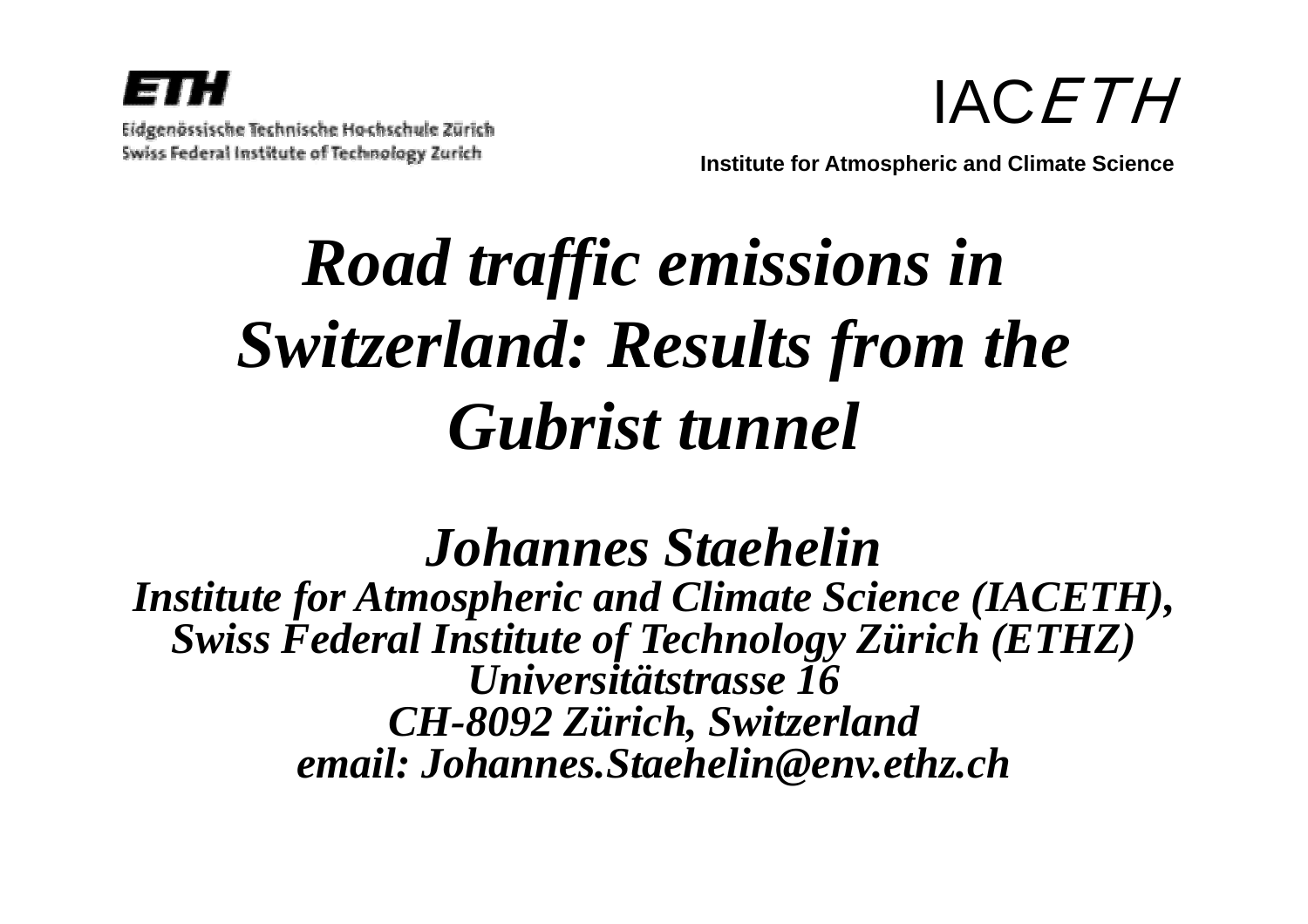# *1 Introduction 1.*

- Road traffic important anthropogenic source of primary pollutants
- Emission inventory description:

$$
E_i = EF_i \times Ac_i
$$

where:  $E$  ; Amount of emission

of compound i (e.g. CO)

- - *EFi*: Emission factor (e.g. CO emission by road traffic per 1 km)
- -*Aci*: Activity: road traffic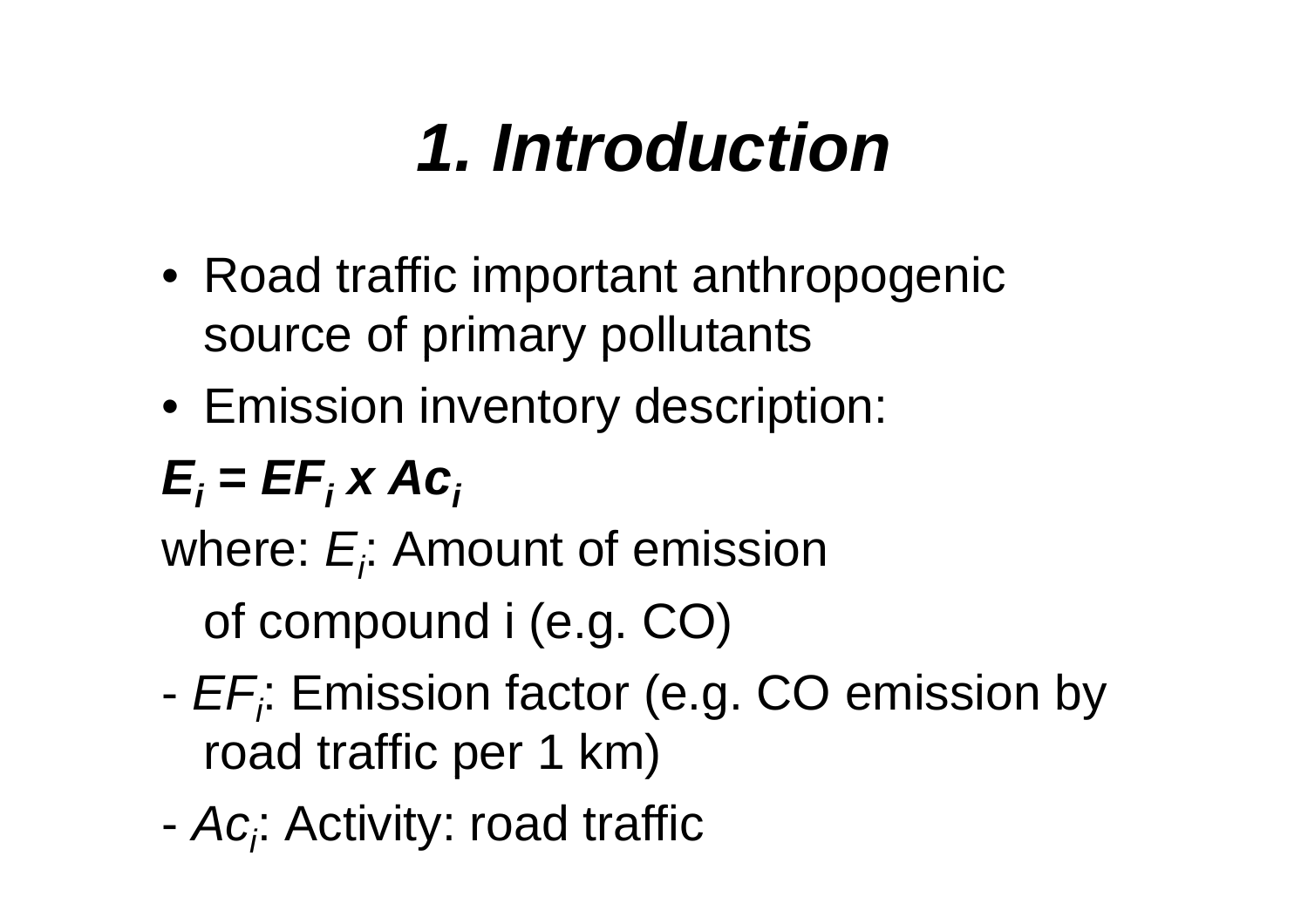# *Overview*

- 2. Road traffic emission models and tunnel measurements
- 3. Determination of EFs from road tunnel measurements
- 4. Measurements of the Gubrist tunnel
- 5. Long-term evolution
- 6. Conclusions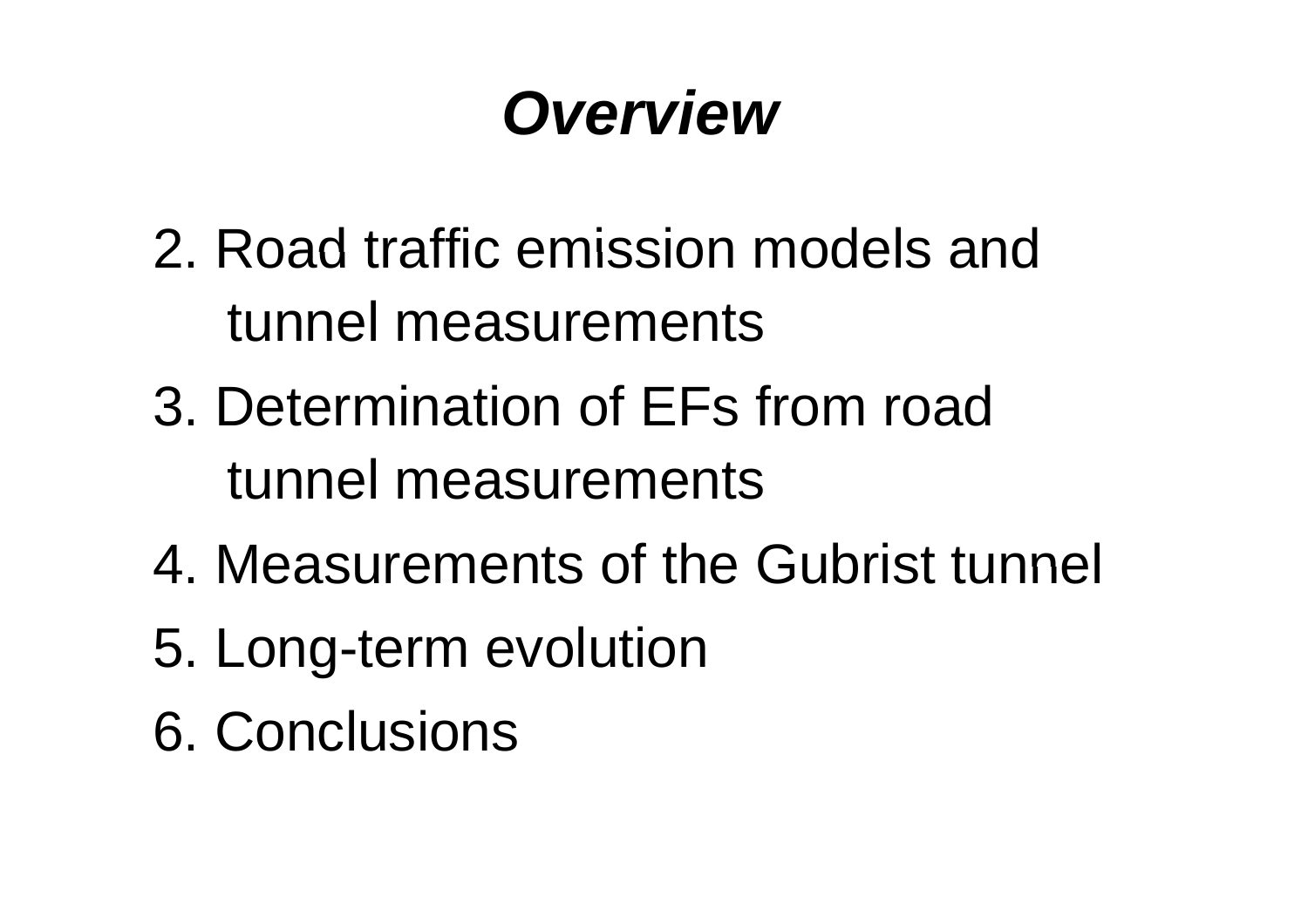# *2. Road traffic emission models and tunnel measurements*

### *Road traffic emission model e.g. "Hand book of emission factors (HBEFA)"*:

Required:- Large number of *dynamometric test data* (different technologies (e.g. with/without controlled catalysts), fuel (gasoline, diesel), engine size, etc.)

- - Typical *conditions* (e.g. high way driving) derived from extend. analysis of on-road measurements
- - *Typical (Swiss) vehicle fleet composition* including long-term changes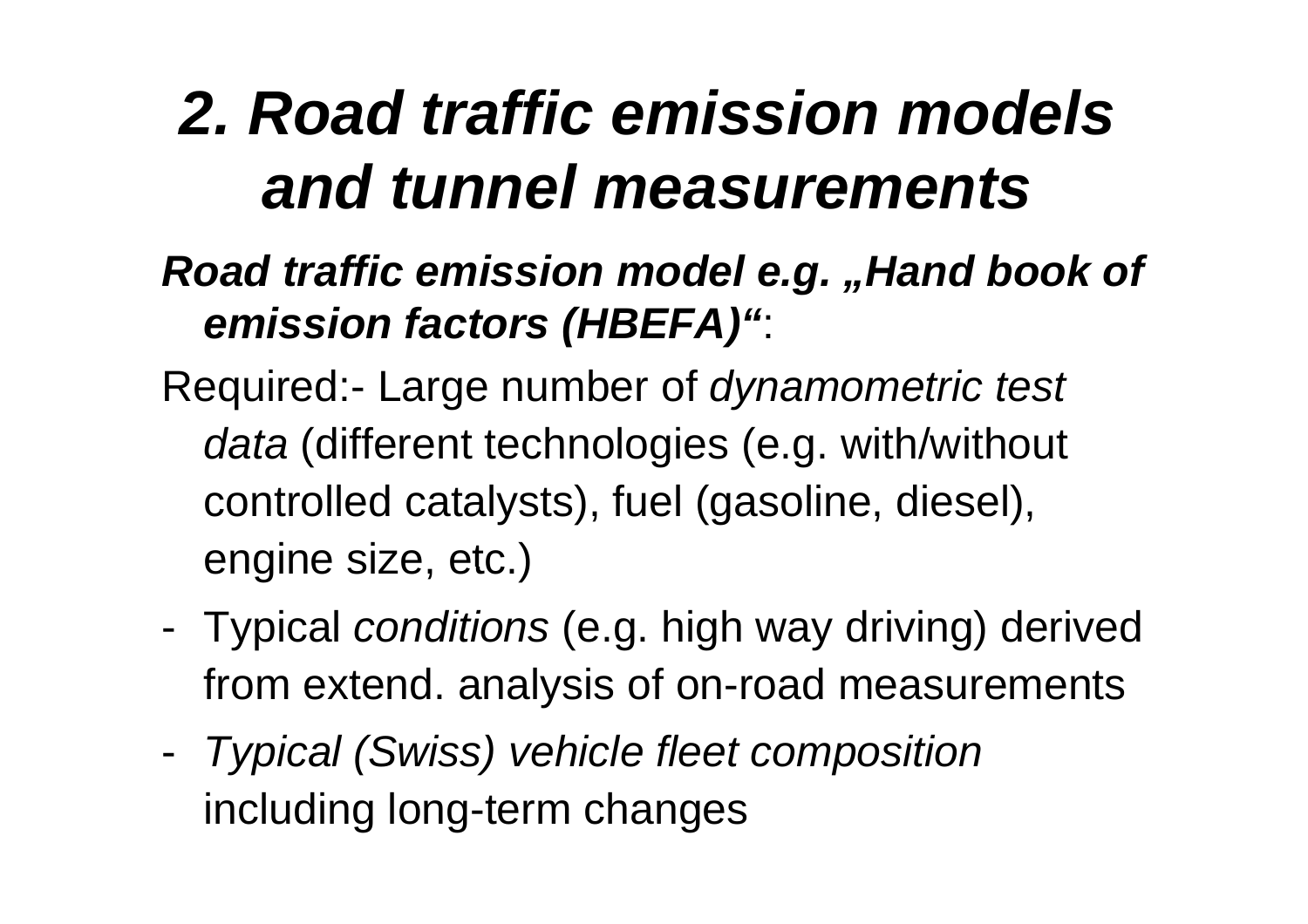# Time series of EF (HBEF)

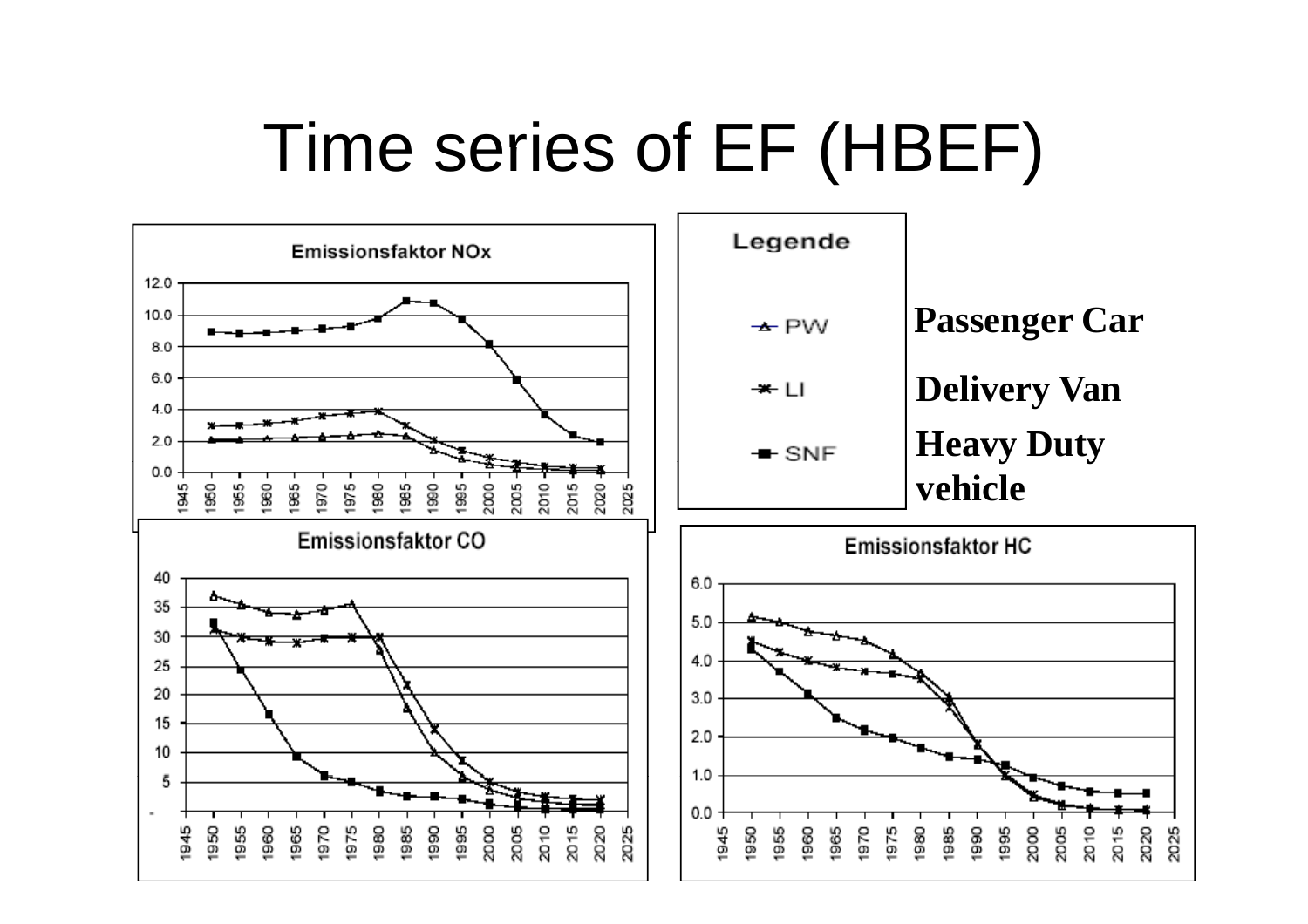## *Road tunnel measurements*

- Quantification of road traffic emissions
- Comparison with road traffic emission models
- Evaluation of new technologies, valuable measurements from the same tunnel (e.g. Tauerntunnel, Schmid et al., 2001)
- Advantage: Large collective ("real world emissions")
- $\bullet\;$  Limitation: Restricted condition (e.g. high way driving), difficulties for generalization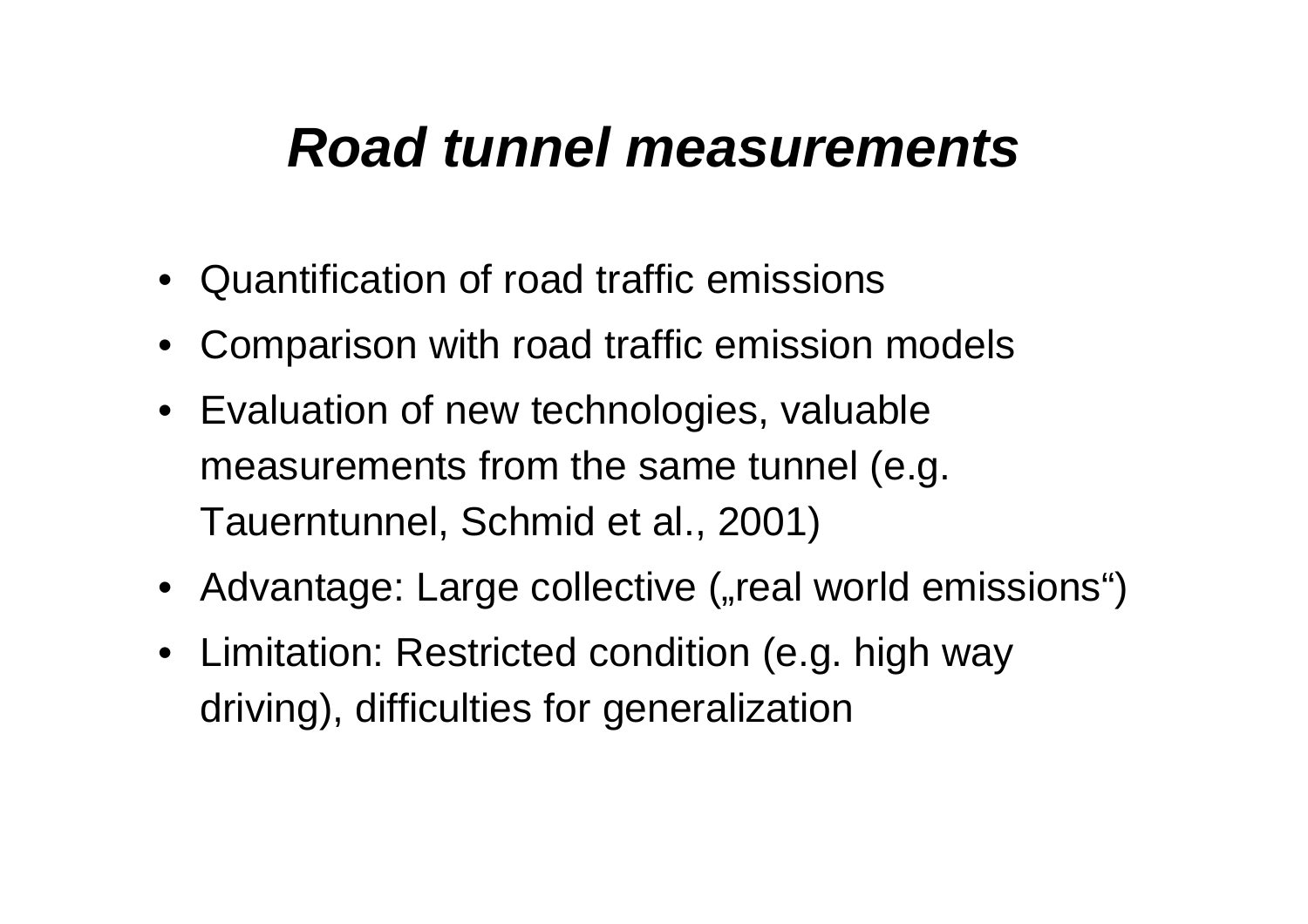#### *Approach for comparison in this study*

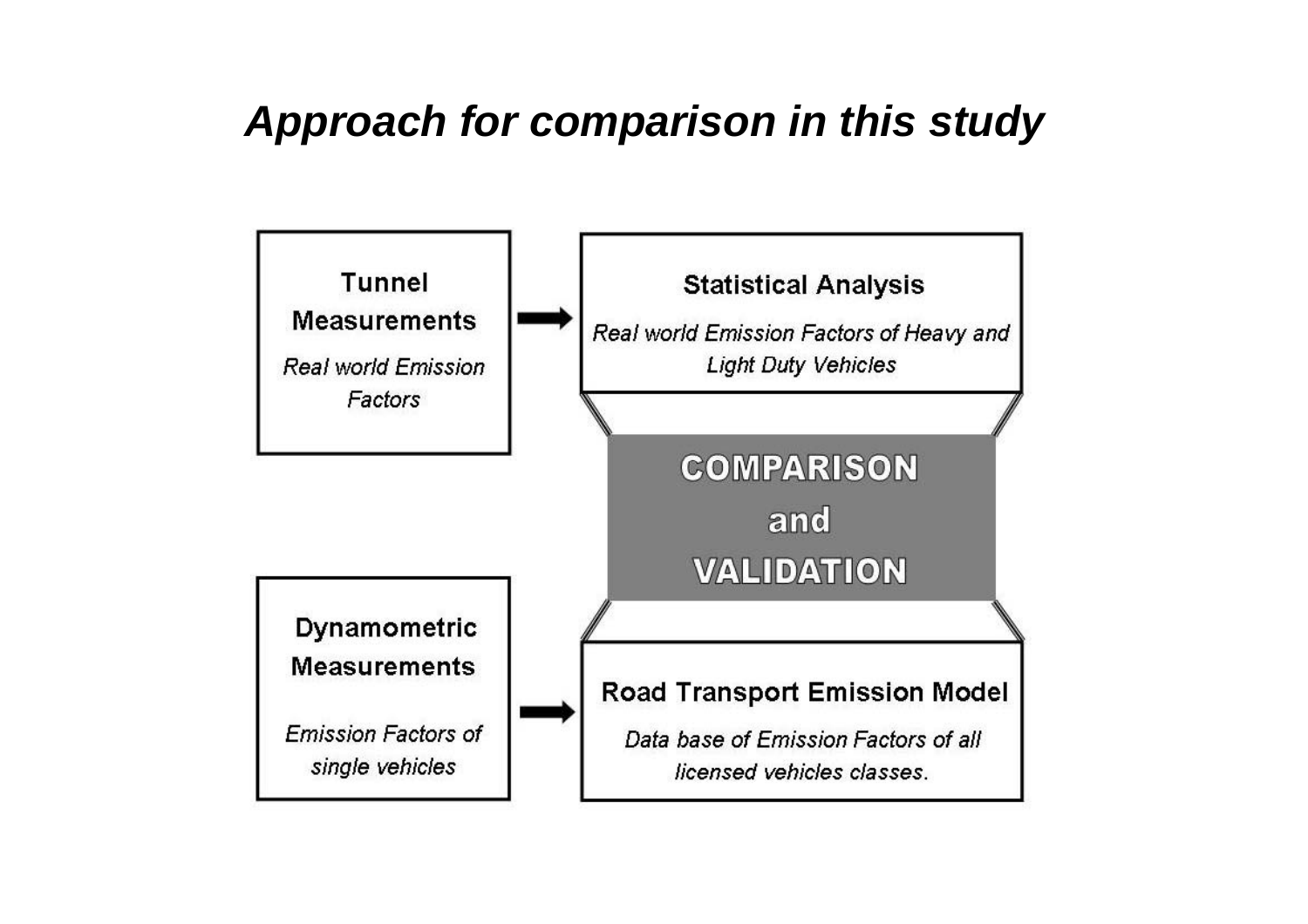# *3. Determination of EFs from road tunnel measurements*

**1. Calculate**  *E*  $F_{k,t}$  of compound  $k$  of fleet passing **the tunnel durin g given time interval**  *t*

$$
EF_{kt} = \frac{\Delta C_{k,t} u_t dq}{n_t s}
$$

Where:  $\Delta C_{k,t}$ : difference in concentration of compound k (exit-entrance); *u <sup>t</sup>*: air velocity;

- $d$ : duration of time interval;  $q$ : tunnel cross section;
- *n <sup>t</sup>*: number of vehicles;
- *s*: distance between measurements sites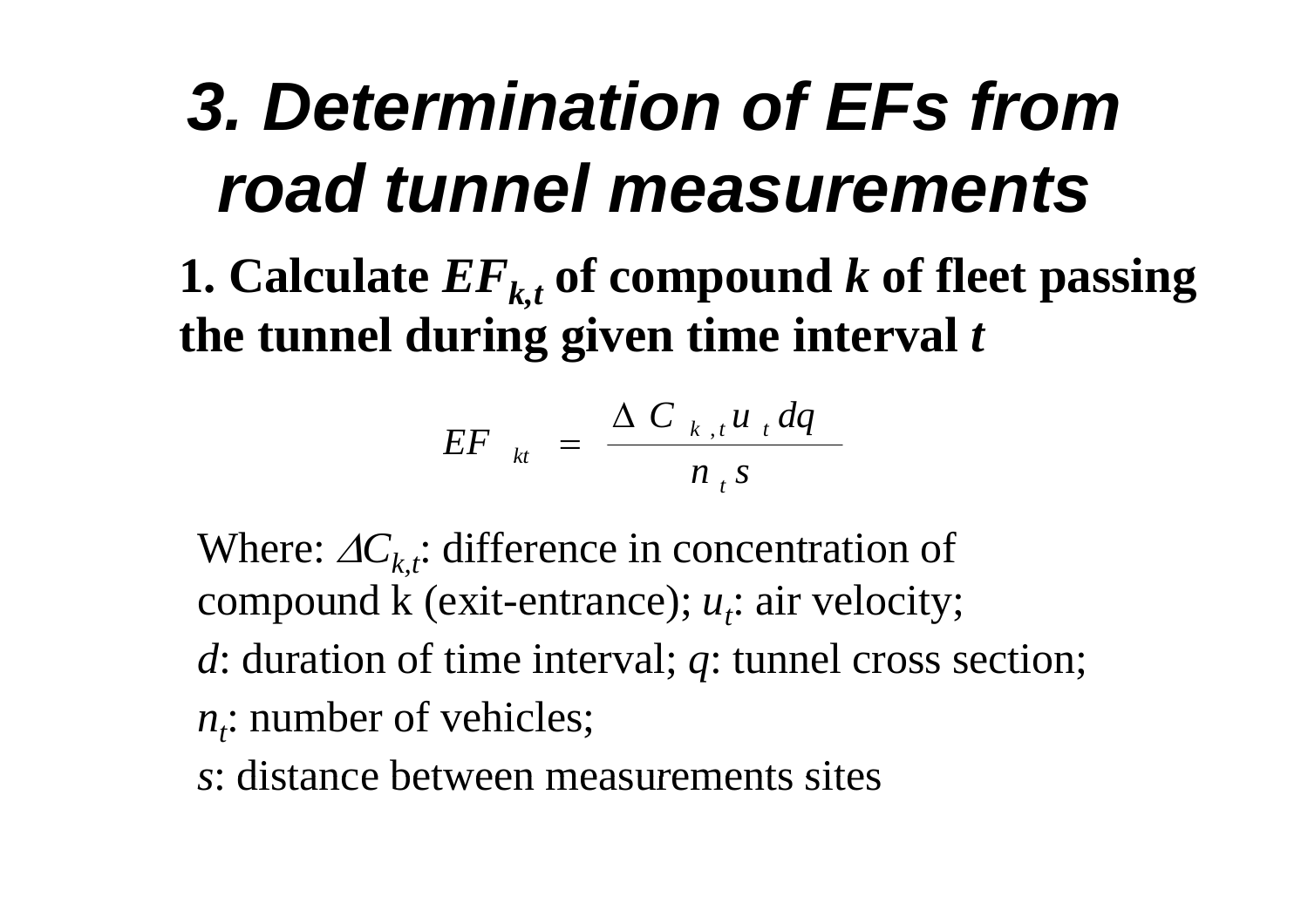## EF for vehicle classes

$$
EF_{k,t} = \alpha_k + \beta_k \, pHDV + \varepsilon_{k,t}
$$

- *Where:* <sup>α</sup>*k: EF of light duty vehicles (LDV: passenger cars and delivery vans mostly vans, gasoline driven)*
	- $\beta_k$ : EF of heavy duty vehicles (HDV, diesel *engine);*
	- *pHDV: proportion of HDV;*
- *ε : random error k,t*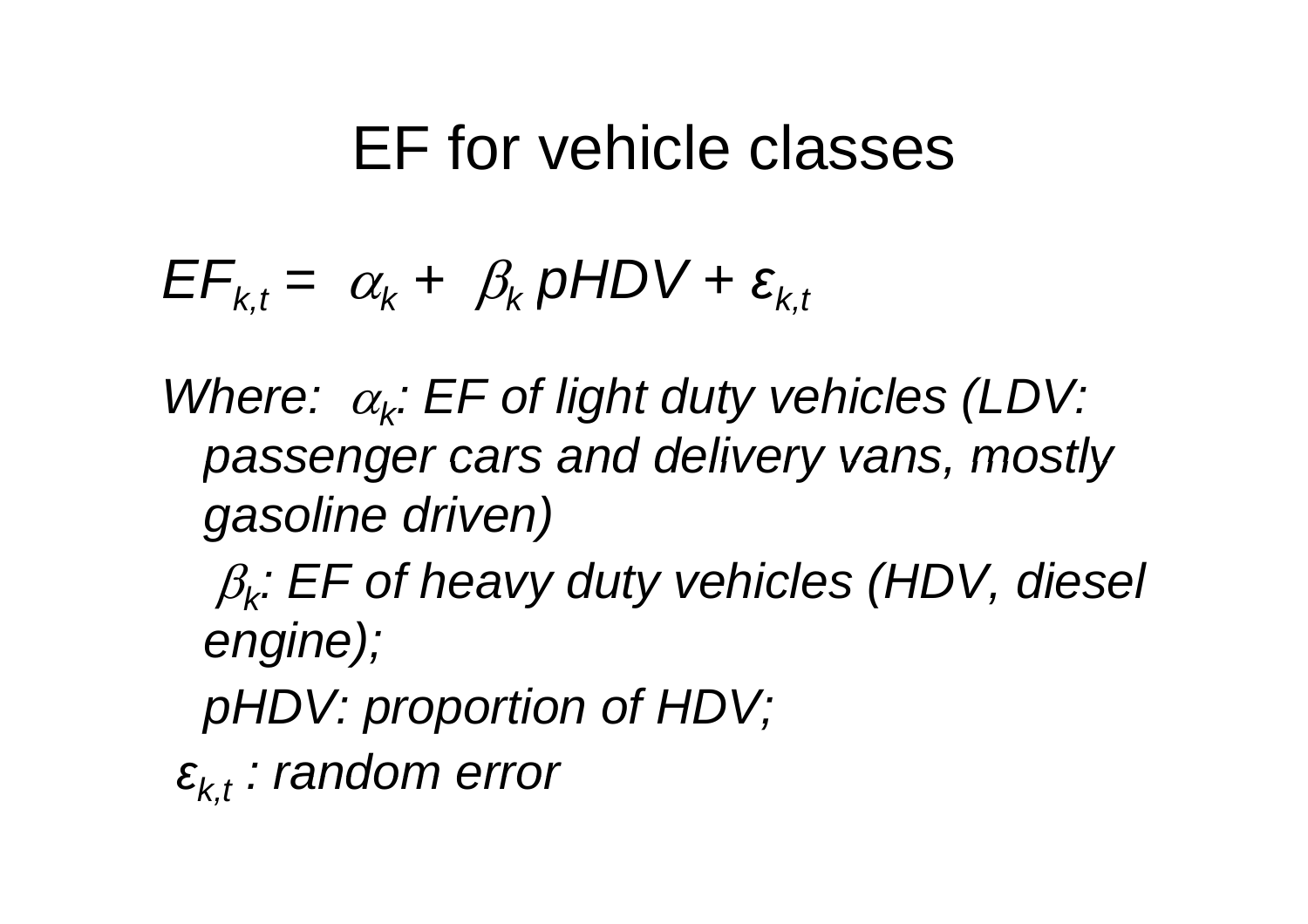## **Data analysis tunnel measurements (NO x)**



Gubristtunnel-Measurements 2002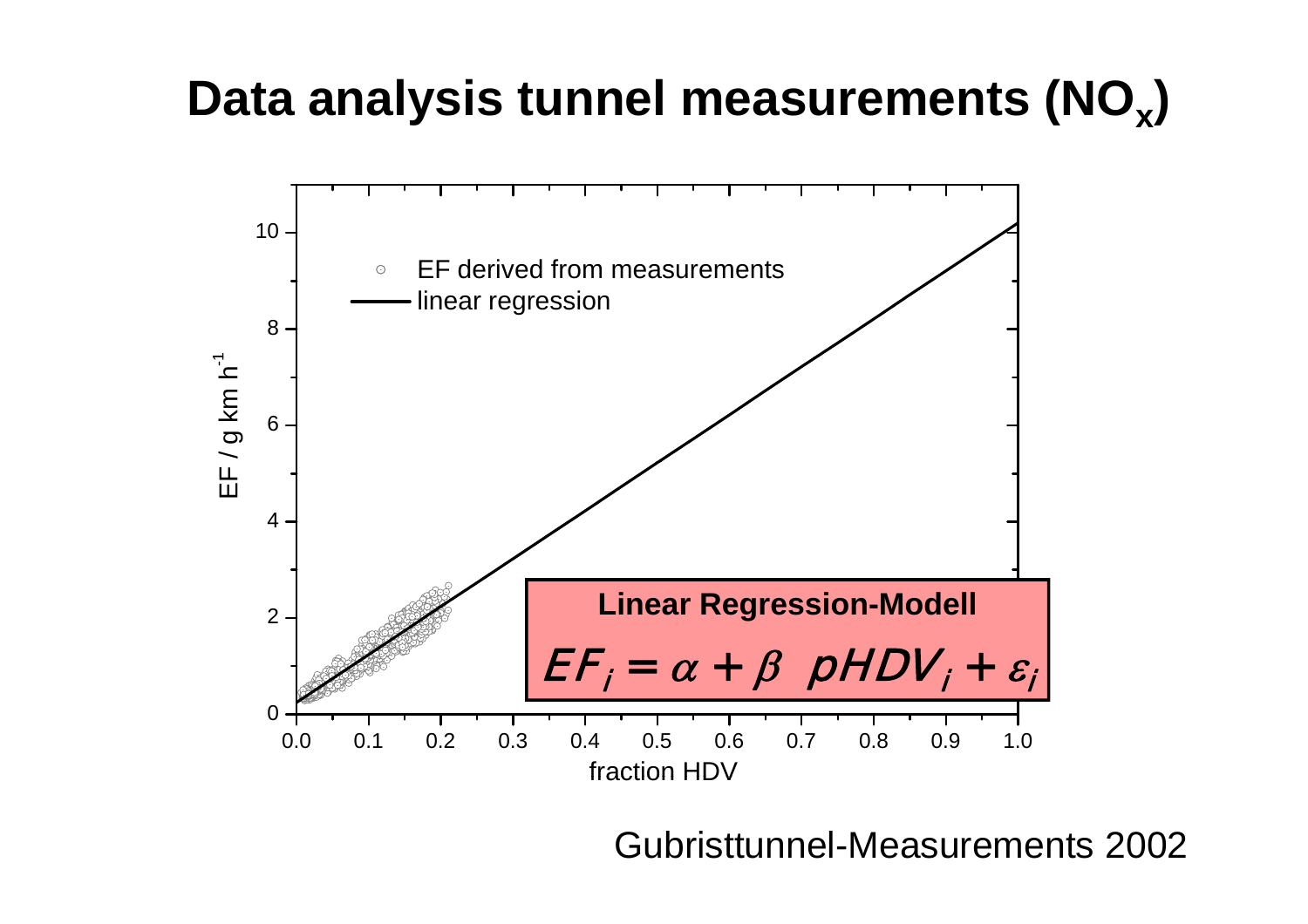Example of analysis of measurements of tunnel study (Staehelin et al., 1997): LDV emit more m-ethyltoluene whereas HDV emit more n-decane (triangles include all data, circles only those with vehicle speed >90 km/h and tunnel ventilation u >5.2 m/s

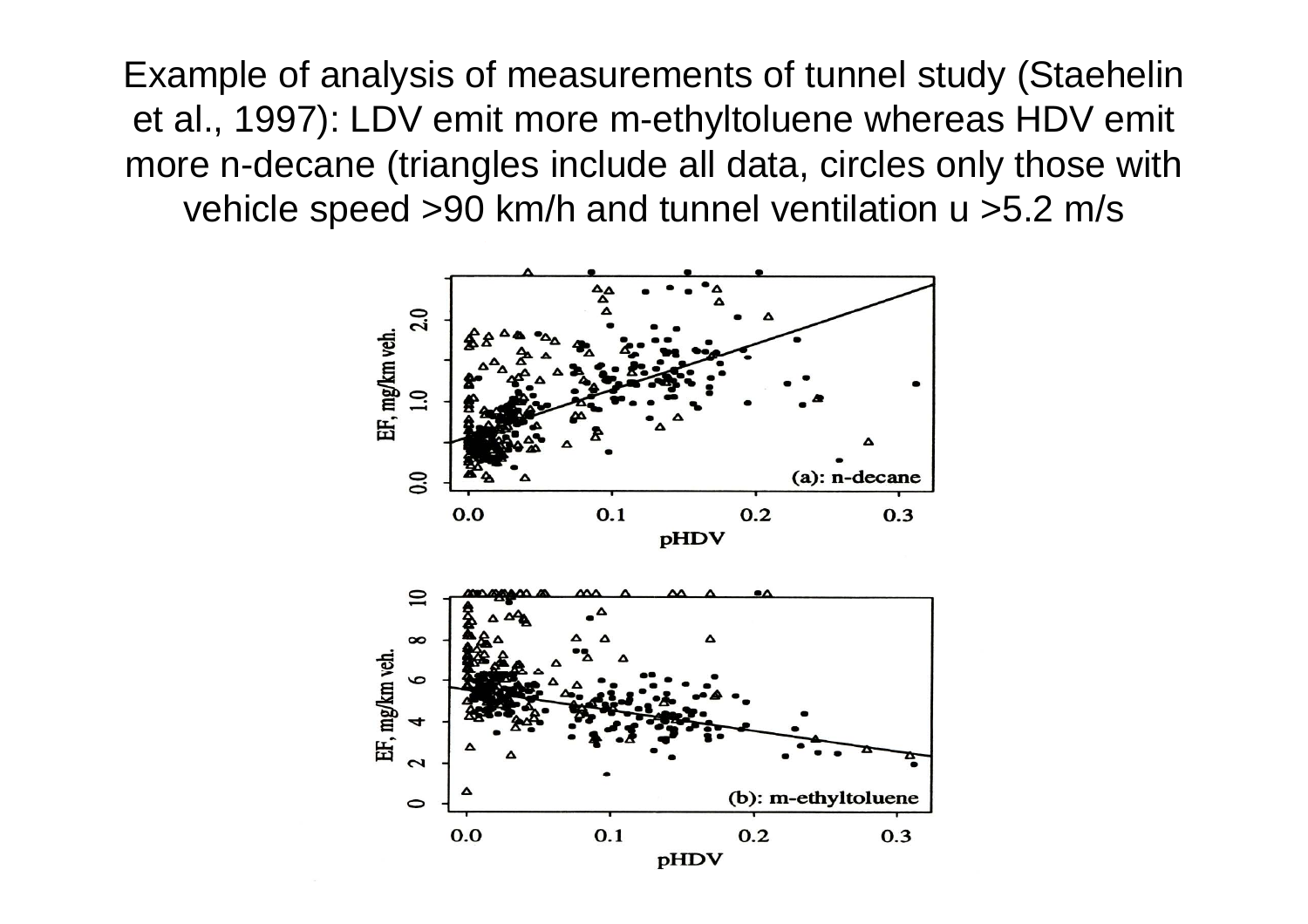## Statistical analysis

- EF for categories based on variability of fleet composition:
- Heavy duty traffic forbidden in CH fro week ends (pHDV very small on weekends, but never exceeds 25%)
- Determination of EF of HDV: Limited precision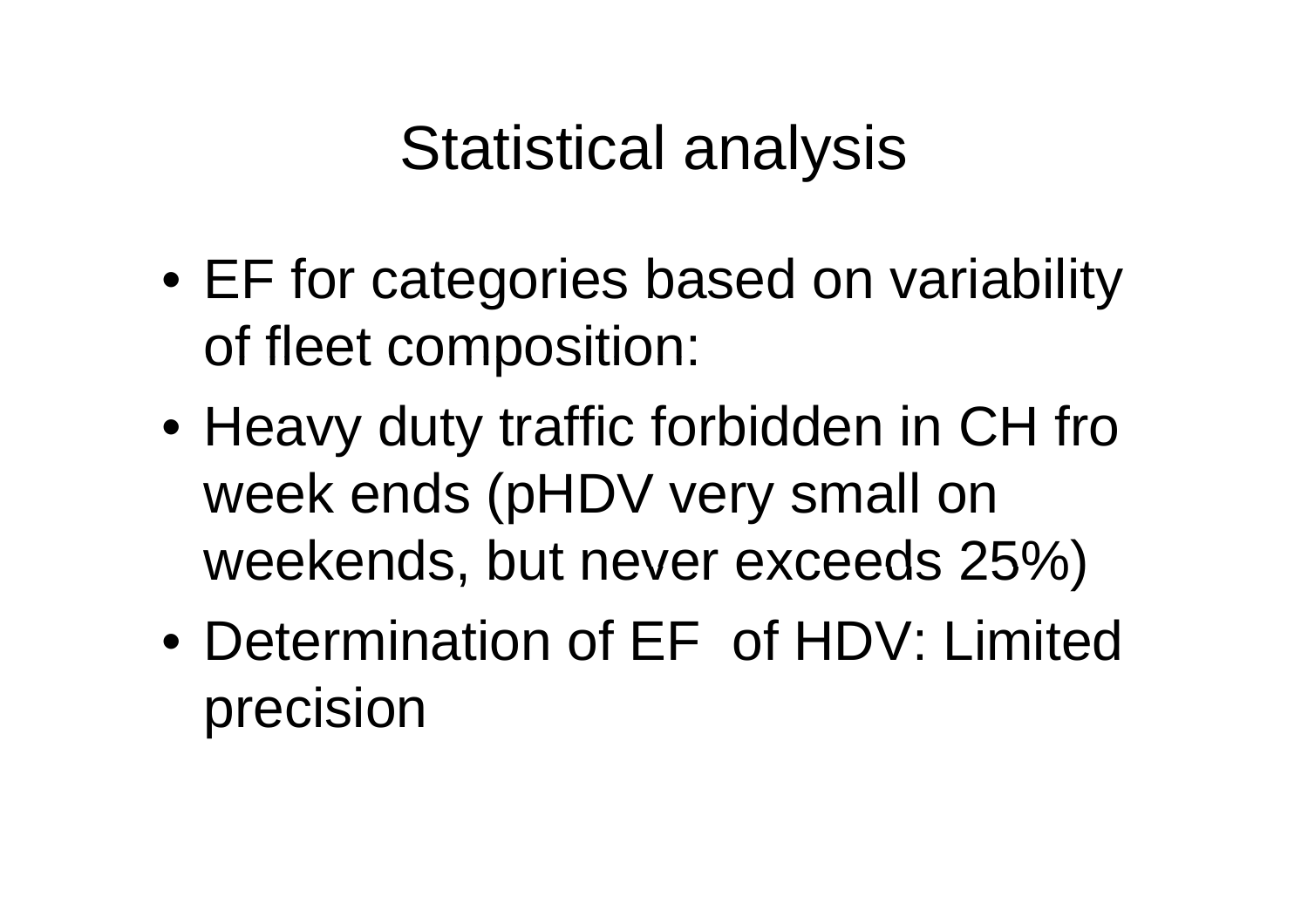# *4. Measurements Gubrist tunnel (close to Zürich, Switzerland)*

Tunnel installation: Passively ventilated tunnel, sampling in one tube with two lanes (traffic in one direction, road gradient: 1.3 %)

- Simultaneous measurements of  $\mathrm{NO_{x}}$ , CO and t-VOC (regulated) and others (VOCs) at entry and exit site
- Traffic data from loop detectors (number and speed of vehicles and classification in LDV and HDV
- Wind speed measurements inside the tunnel

Det.: EF(time) of entire vehicle collective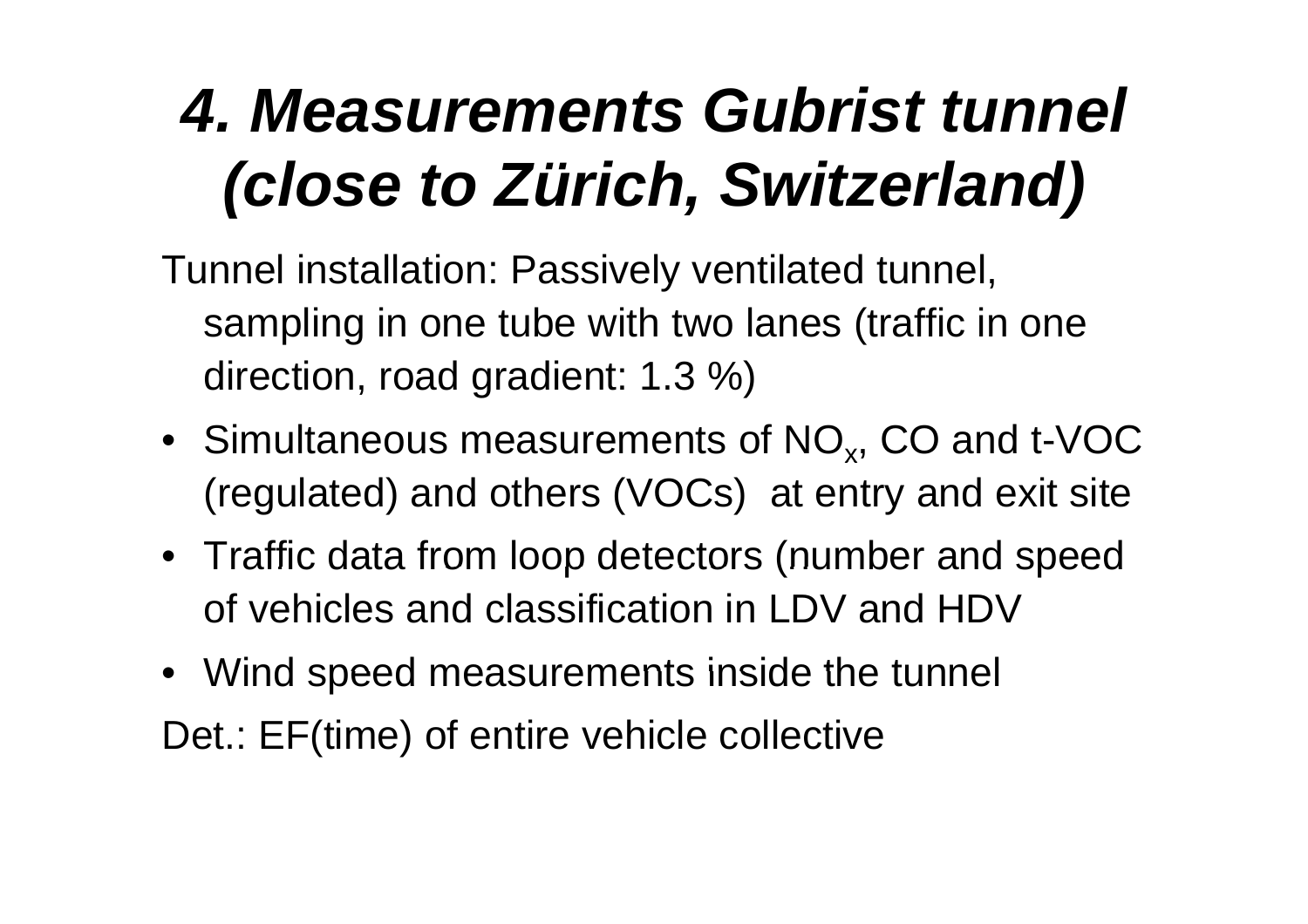## *(Earlier) tunnel studies and HBFA HBFA*

## **NO x emissions of HDV**:

tunnel measurements larger than expected from road traffic emission model (HBEFA, vs. 1999): *Plabutsch tunnel* (Austria): 1998/99 (Sturm et al., 2001)

*Gubrist tunnel* (Switzerland):

1993 (John et al., 1999)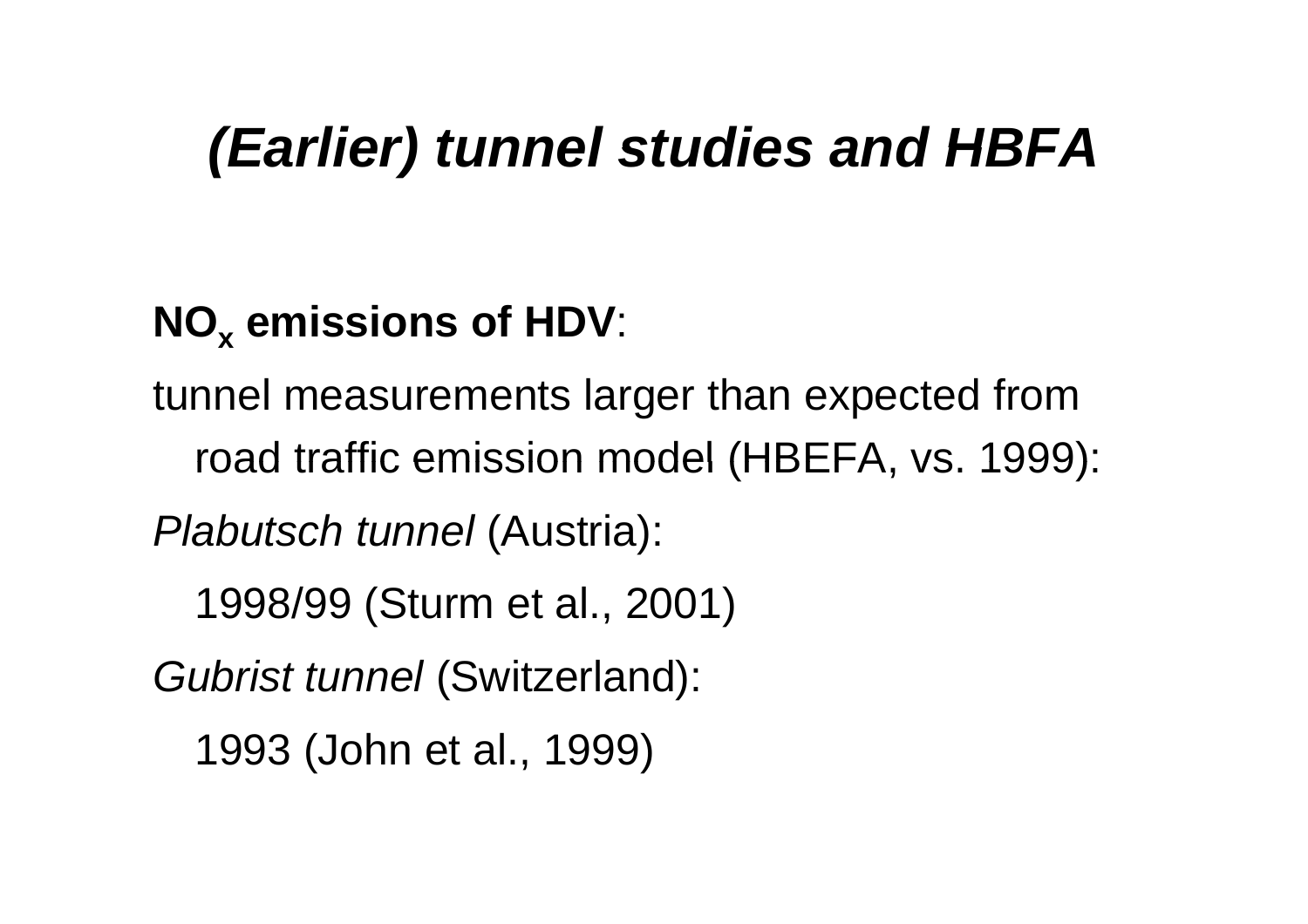#### *Comparison of Gubrist tunnel EFs with HBEFA (1999), (J h t l 1999 o hn e t a l., d t f li l t ) da ta from license p la tes)*

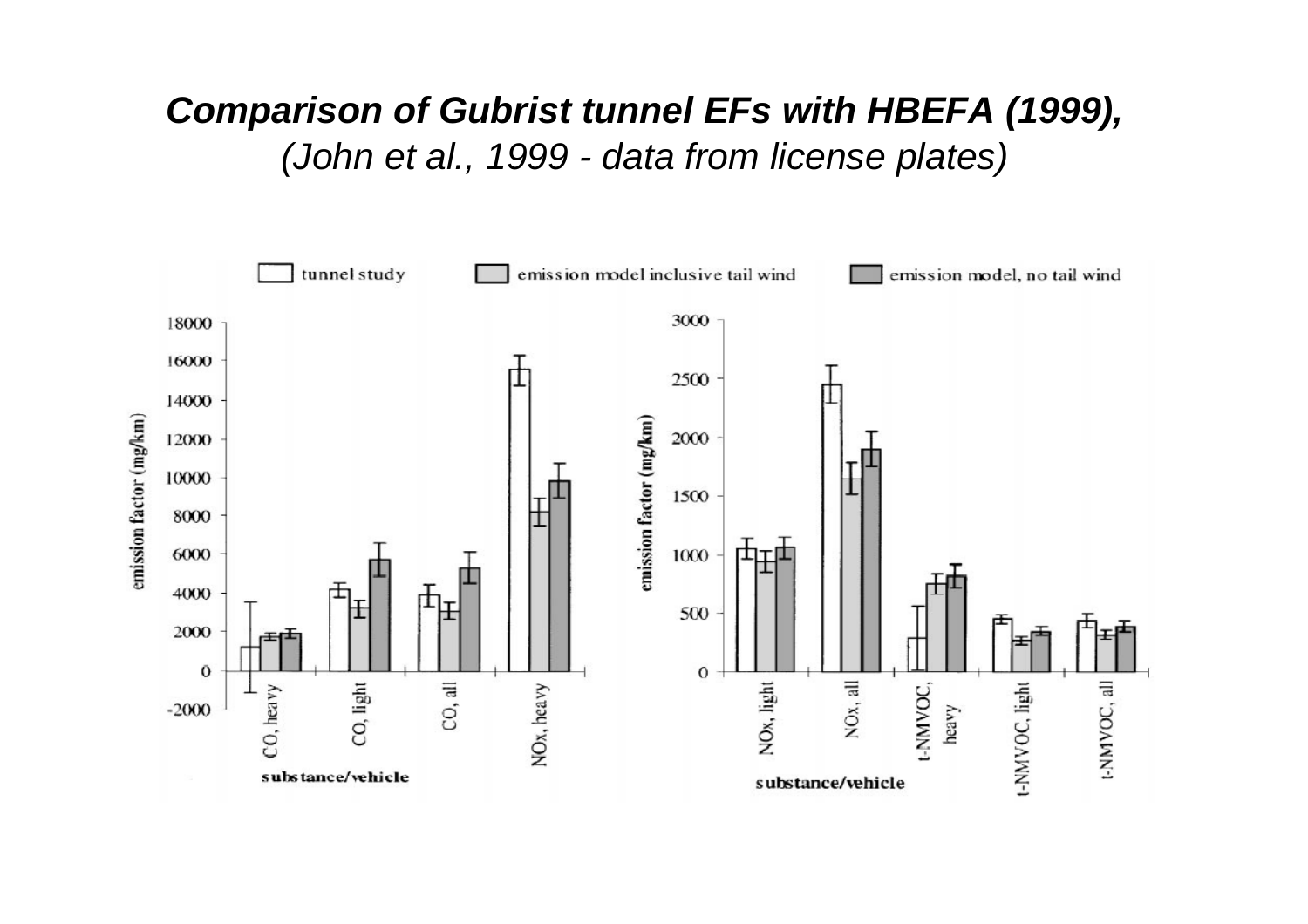## *5. Long-term evolution*   $\mathsf{NO}_\mathsf{x}$  LDV

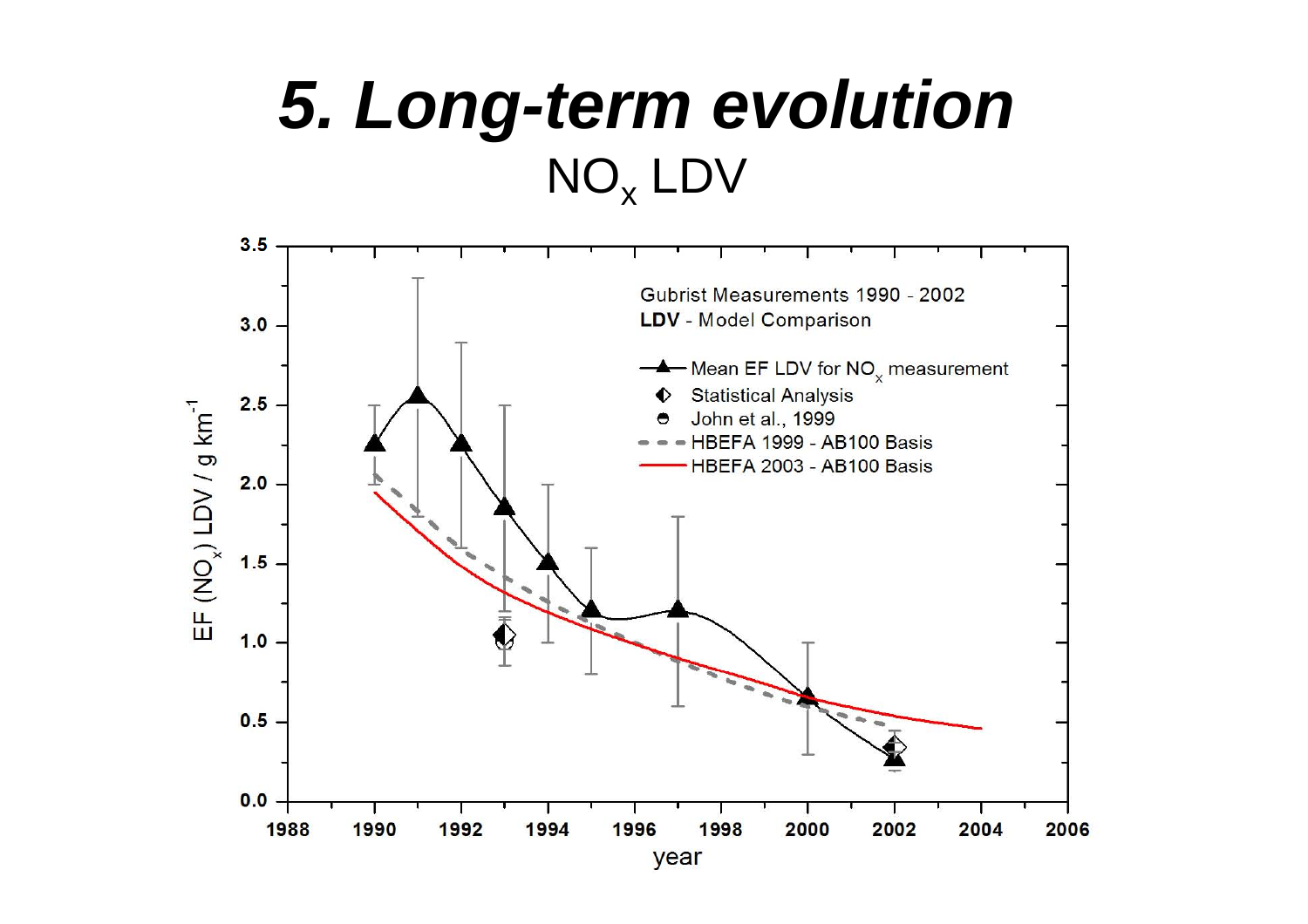## Long-term development:  $\mathsf{NO}_{\mathsf{x}}$  HDV

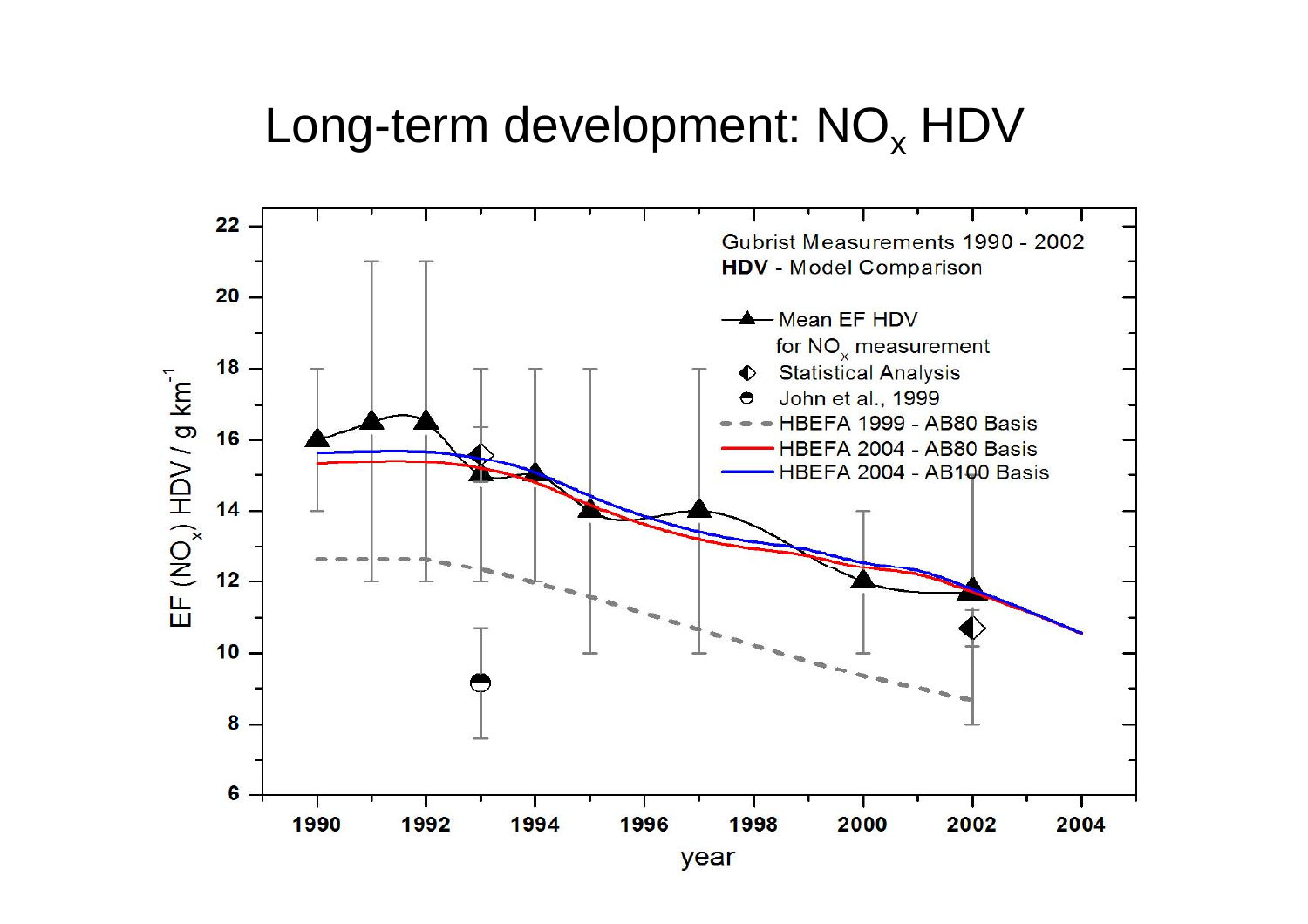#### Long-term development: CO LDV

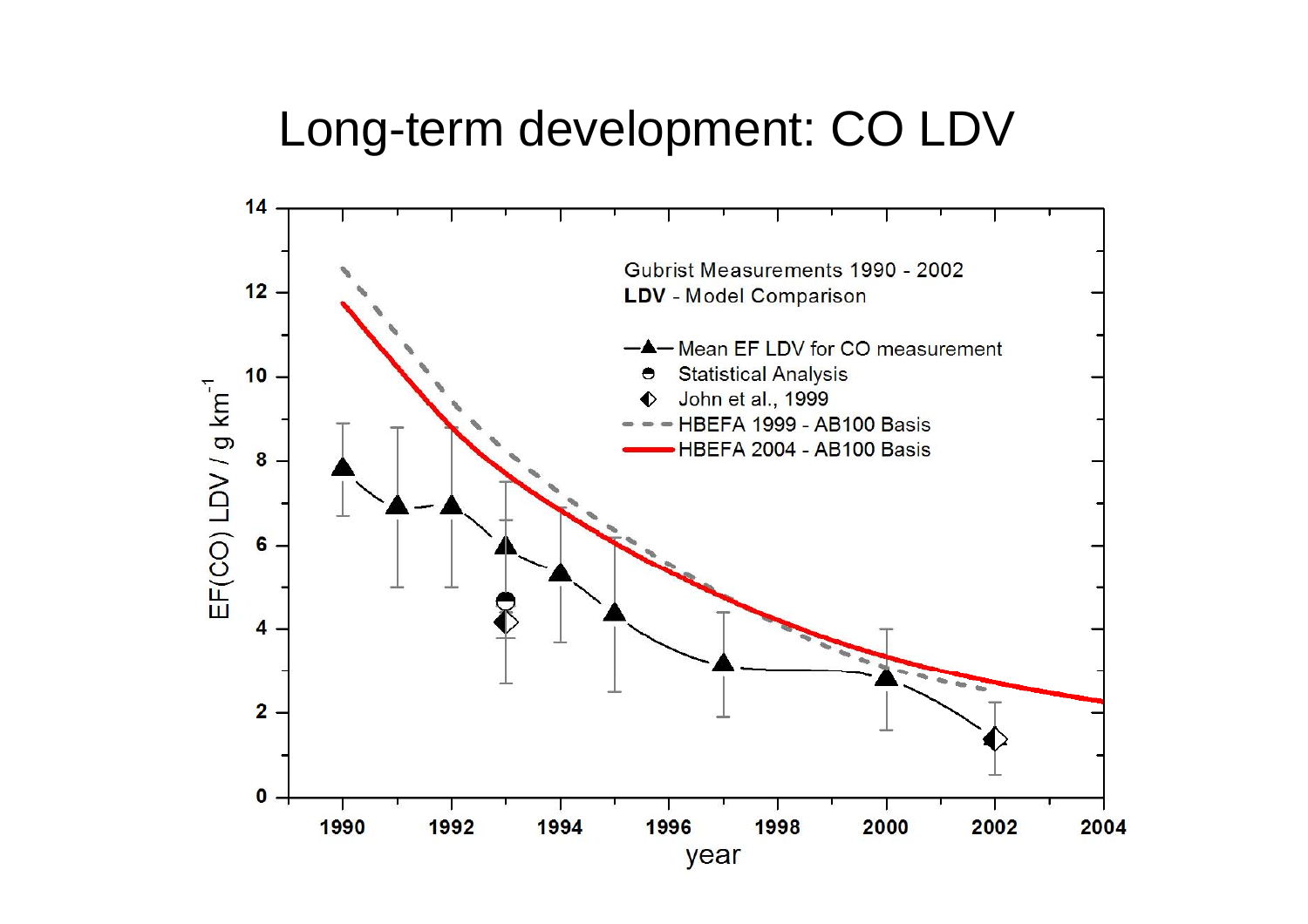### Long-term development: t-VOC LDV

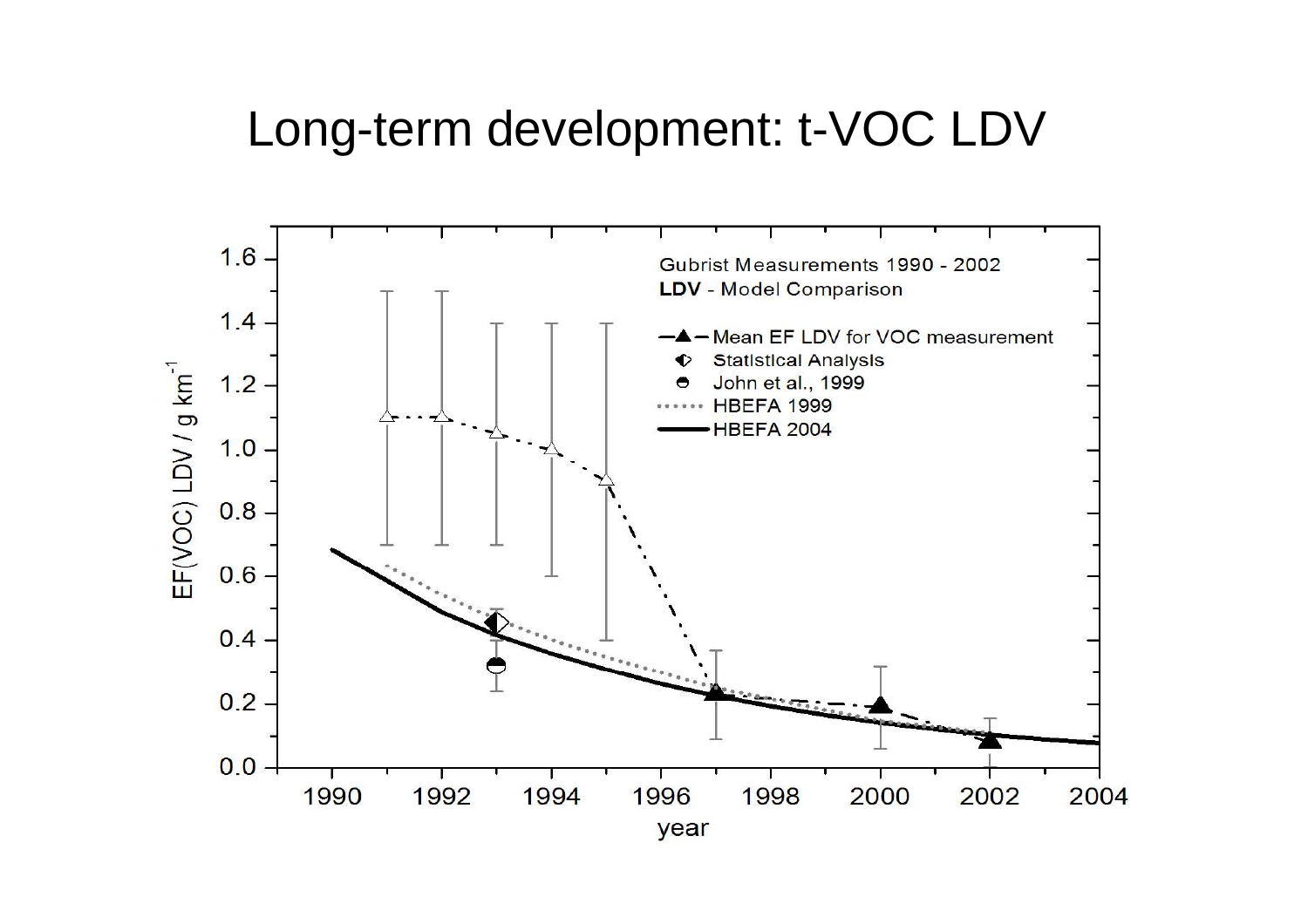# VOC measurements from Gubrist tunnel (Legreid et al., 2007)

|                        | Gubrist 2004 (mg/km) |                  | Gubrist 2002 (mg/km) |             | Gubrist 1993 (mg/km) |                 |
|------------------------|----------------------|------------------|----------------------|-------------|----------------------|-----------------|
| Compounds              |                      |                  |                      |             |                      |                 |
|                        | LDV                  | <b>HDV</b>       | LDV                  | <b>HDV</b>  | <b>LDV</b>           | <b>HDV</b>      |
| Acetaldehyde           | $2.1 \pm 0.6$        | $5.3 \pm 6.6$    |                      |             | $2.3 + 1.1$          | $14.6 + 5.1$    |
| Propanal               | $0.08 \pm 0.03$      | $1.10 \pm 0.30$  |                      |             | $0.18 + 0.45$        | $3.1 \pm 2.0$   |
| Butanal                | $0.11 \pm 0.01$      | $0.31 \pm 0.11$  |                      |             |                      |                 |
| Pentanal               | $0.16 \pm 0.01$      | $0.45 \pm 0.16$  |                      |             |                      |                 |
| Hexanal                | $0.07 \pm 0.02$      | $0.60 \pm 0.19$  |                      |             |                      |                 |
| Benzaldehyde           | $0.64 \pm 0.06$      | $0.75 \pm 0.70$  |                      |             |                      |                 |
| Acrolein               | $0.36 \pm 0.07$      | $0.71 \pm 0.77$  |                      |             | $1.3 + 0.4$          | $7.2 + 1.6$     |
| Methyl-t-butyl-ether   | $0.24 \pm 0.02$      | $-0.18 \pm 0.24$ |                      |             | $0.06 + 0.05$        | $0.27 \pm 0.25$ |
| Acetone                | $0.57 \pm 0.13$      | $3.94 \pm 1.54$  |                      |             | $1.1 + 1.8$          | $8.0 + 8.1$     |
| 2-Butenone             | $0.08 \pm 0.01$      | $0.93 \pm 0.13$  |                      |             |                      |                 |
| Butanone               | $0.11 \pm 0.02$      | $0.64 \pm 0.19$  |                      |             | $0.08 + 0.44$        | $1.2 \pm 2.0$   |
| Ethanol                | $6.6 \pm 2.8$        | $58.8 \pm 33.7$  |                      |             |                      |                 |
| Iso-propanol           | $2.0 \pm 0.4$        | $2.5 \pm 5.3$    |                      |             |                      |                 |
| 1-Propanol             | $0.08 \pm 0.02$      | $0.32 \pm 0.24$  |                      |             |                      |                 |
| Iso-butanol            | $0.02 \pm 0.01$      | $0.06 \pm 0.08$  |                      |             |                      |                 |
| Methyl acetate         | $0.03 \pm 0.01$      | $0.08 \pm 0.10$  |                      |             |                      |                 |
| Ethyl acetate          | $0.07 \pm 0.02$      | $0.52 \pm 0.18$  |                      |             |                      |                 |
| <b>Butyl acetate</b>   | $0.12 \pm 0.02$      | $0.31 \pm 0.20$  |                      |             |                      |                 |
| Butane                 | $2.4 \pm 0.2$        | $-0.9 \pm 1.9$   | $2.7 + 0.3$          | 0±3         | $9.7 + 5.3$          | $27.3 + 27.1$   |
| 1,3-Butadiene          | $0.56 \pm 0.04$      | $0.8 \pm 0.5$    |                      |             | $1.6 + 0.2$          | $-1.6 + 1.1$    |
| Isoprene               | $0.55 \pm 0.04$      | $0.0 \pm 0.5$    |                      |             |                      |                 |
| Benzene                | $2.3 \pm 0.1$        | $-1.3 \pm 1.8$   | $3.3 + 0.2$          | $0.7 + 1.6$ | $10.3 + 6.2$         | 20.9±34.1       |
| Toluene                | $5.7 \pm 0.4$        | $-4.7 \pm 5.0$   | 8.7±0.5              | 1±5         | 20.4±6.9             | 33.1±35.0       |
| m, p-X ylene           | $3.3 \pm 0.2$        | $-2.2 \pm 2.6$   | $4.2 + 0.3$          | 1±3         | 10.8±3.0             | 27.2±15.3       |
| o-Xylene               | $1.3 \pm 0.1$        | $-0.8 \pm 1.1$   | $1.9 + 0.1$          | 0±2         | $4.8 + 0.6$          | $6.3{\pm}2.9$   |
| 1,2,4-Trimethylbenzene | $2.0 \pm 0.1$        | $0.2 \pm 1.4$    |                      |             | $4.6 + 1.1$          | $9.6 + 5.5$     |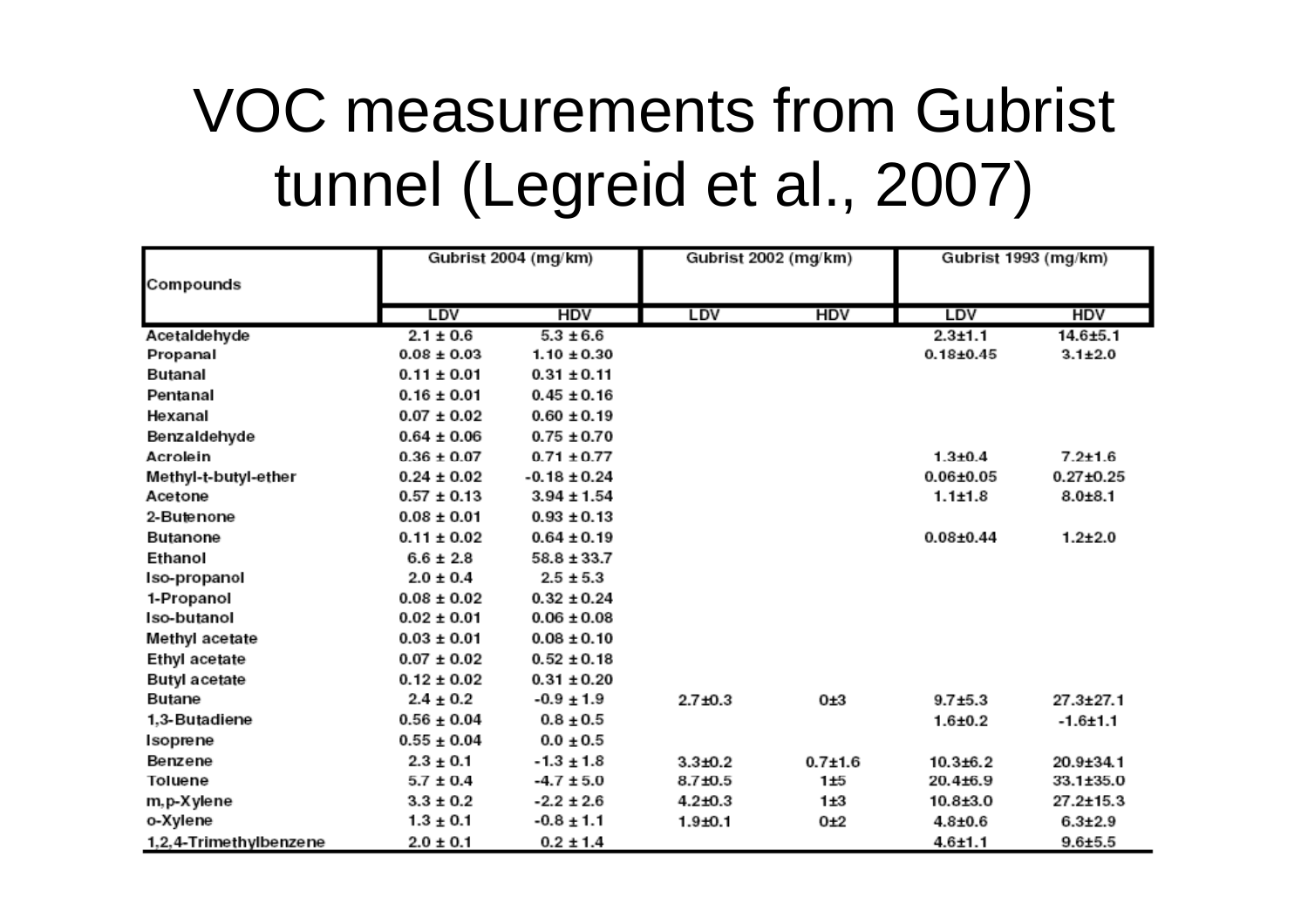# VOCs and OVOCs from tunnel studies

- Only limited data of organic species available from d ynamometric tests
- Large uncertainties of EF for different vehicle classes
- EF of hydrocarbons strongly decreased over time for gasoline driven vehicles (introduction of catalytic converters and further improvements of vehicle technology)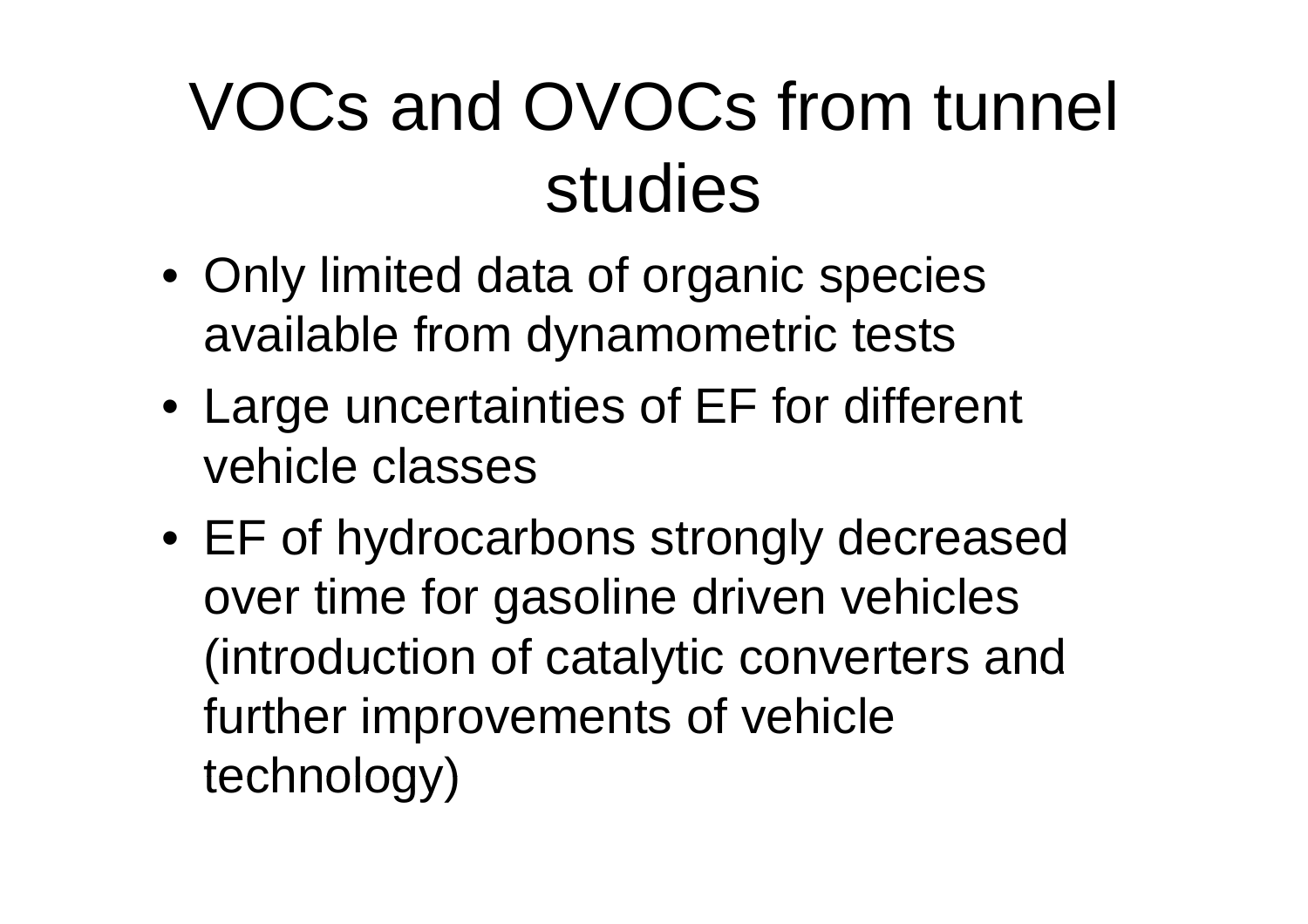# *6. Conclusions*

- Tunnel measurements suitable for quantification of road traffic emissions
- Advantage: "Real flight"/disadvantage: problem of generalization (no cold start)
- - Simple desgin of experiment (measurements at entry/exit site, fleet composition)